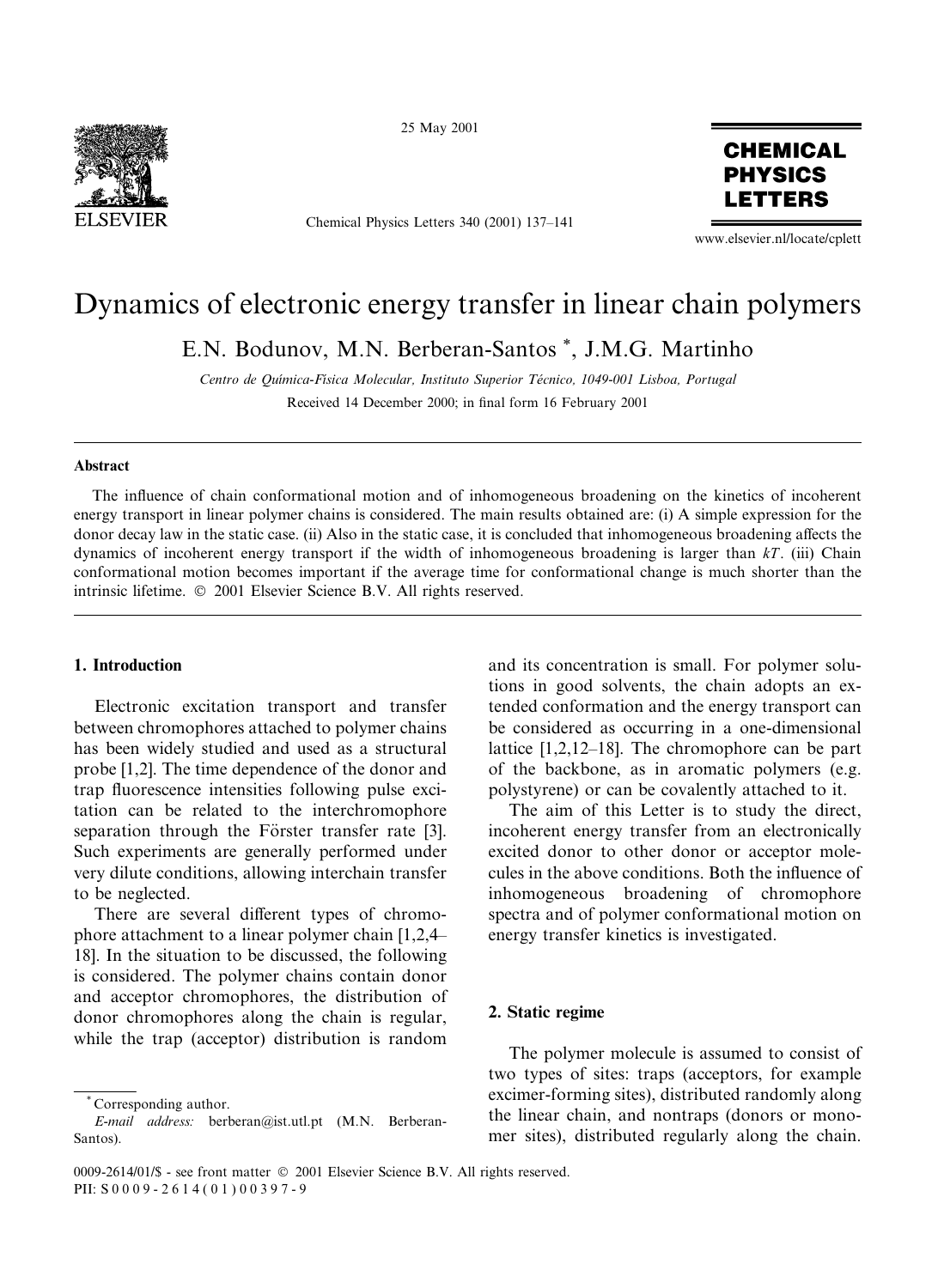The traps are in small concentration; the bulk of the chain consists of nontrap sequences of donor sites. The trap distribution over the polymer chain is fixed in the time scale of interest (rotational motion of monomers which leads to excimer formation is frozen).

The exciton is modeled as a particle executing a symmetric one-dimensional Markovian random walk on a region which has the same number of sites as the polymer molecule has donor units. Only nearest-neighbour transfers are considered (the polymer is supposed to be well above its  $\theta$ temperature, a temperature at which the chain end-to-end distribution is Gaussian). The exciton is assumed to have an equal probability of beginning at any site on the chain. All hop probabilities are assumed to be identical, and equal to the average jump probability per unit time,  $W$ . For any hop, the exciton has also a probability of decay (radiatively or nonradiatively) instead of hopping to a neighbouring site. This probability is assumed to be site independent and equal to that of the monomeric model compound. It is usually assumed that the rate constant for energy transfer from a donor to an acceptor,  $V$ , is equal to  $W$ . This is a reasonable approximation if the trap is an excimer-forming site.

The exact solution for the normalized donor decay law is known  $[1,12,14]$ 

$$
I(t) = \sum_{n=1}^{\infty} c^2 n (1 - c)^{n-1} G_n^D(t),
$$
 (1)

$$
G_n^{\mathcal{D}}(t) = \frac{2}{n(n+1)} \sum_{k=1}^{n^*} \cot^2\left(\frac{\alpha_k}{2}\right)
$$
  
 
$$
\times \exp\left[-4Wt \sin^2\left(\frac{\alpha_k}{2}\right)\right],
$$
 (2)

where  $c$  is the fraction of sites containing acceptors,  $c \le 1$ , and  $\alpha_k = (2k - 1)\pi/(n + 1)$ ,  $n^* = n/2$ if *n* is even and  $n^* = (n+1)/2$  if *n* is odd (*n* is the number of sites in a segment containing only donors, *i.e.*, enclosed between two traps).

Eq.  $(1)$  does not include the loss of excitation due to intrinsic decay because this channel is independent of the energy transfer and thus the overall decay factorizes into the product of the intrinsic decay  $\exp(-t/\tau)$  by the decay function given above. Here  $\tau$  is the intrinsic lifetime of the donor excited state.

From Eqs.  $(1)$  and  $(2)$ , one can obtain the shorttime asymptotic behaviour for  $I(t)$  ( $Wt \ll 1$ )

$$
I(t) = 1 - 2cWt + c(1 + c)(Wt)^{2}
$$
  
- (Wt)<sup>3</sup> $\left(\frac{2}{3}c + \frac{1}{3}c^{2} + \frac{1}{3}c^{3}\right)$ . (3)

For the intermediate time domain  $(1 \ll Wt \ll c^{-2})$ and in the framework of the diffusion approximation and  $V = \infty$ , a distinct asymptotic function was obtained by several authors [15,18,19]

$$
I(t) = 1 - 4c\sqrt{Wt/\pi}.
$$
\n(4)

Note that a linear chain with  $N$  donors and containing one acceptor at each end, and for which  $V = \infty$ , is equivalent to a chain with  $N - 2$  donors and containing one acceptor at each end, but for which  $V = W$  [12]. An approximate formula valid for all times of interest was suggested by Palszegi et al. [16]:

$$
I(t) = \exp\left(-c\sqrt{\frac{8}{\pi}Wt}\right).
$$
 (5)

This relation was used in [16] to describe the influence of polymer motion on luminescence kinetics when the traps were excimer-forming sites.

On the other hand, by application of the  $t$ matrix approach, Fredrickson and Frank [14] obtained an expression for  $I(t)$  supposedly valid for small trap concentration,  $c \ll 1$ , and long times,  $Wt > 1$ 

$$
I(t) = \exp(4c^2Wt)\operatorname{erfc}\left[2c(Wt)^{1/2}\right],\tag{6}
$$

where  $erfc(x)$  is the complementary error function.

We compared the exact decay law (Eqs. (1) and  $(2)$ ) with the approximate ones (Eqs.  $(5)$  and  $(6)$ ) and noted that Eqs. (5) and (6) have no correct asymptotics at short times and are not accurate in the most important time domain (see Fig. 1). We also noted that at intermediate times  $I(t)$  is very close to  $(1/2) \exp(-c\sqrt{8Wt}/\pi)$ . Based on these observations, we constructed an approximate expression which is accurate at intermediate times and has the correct asymptotic Eq. (3) at short times: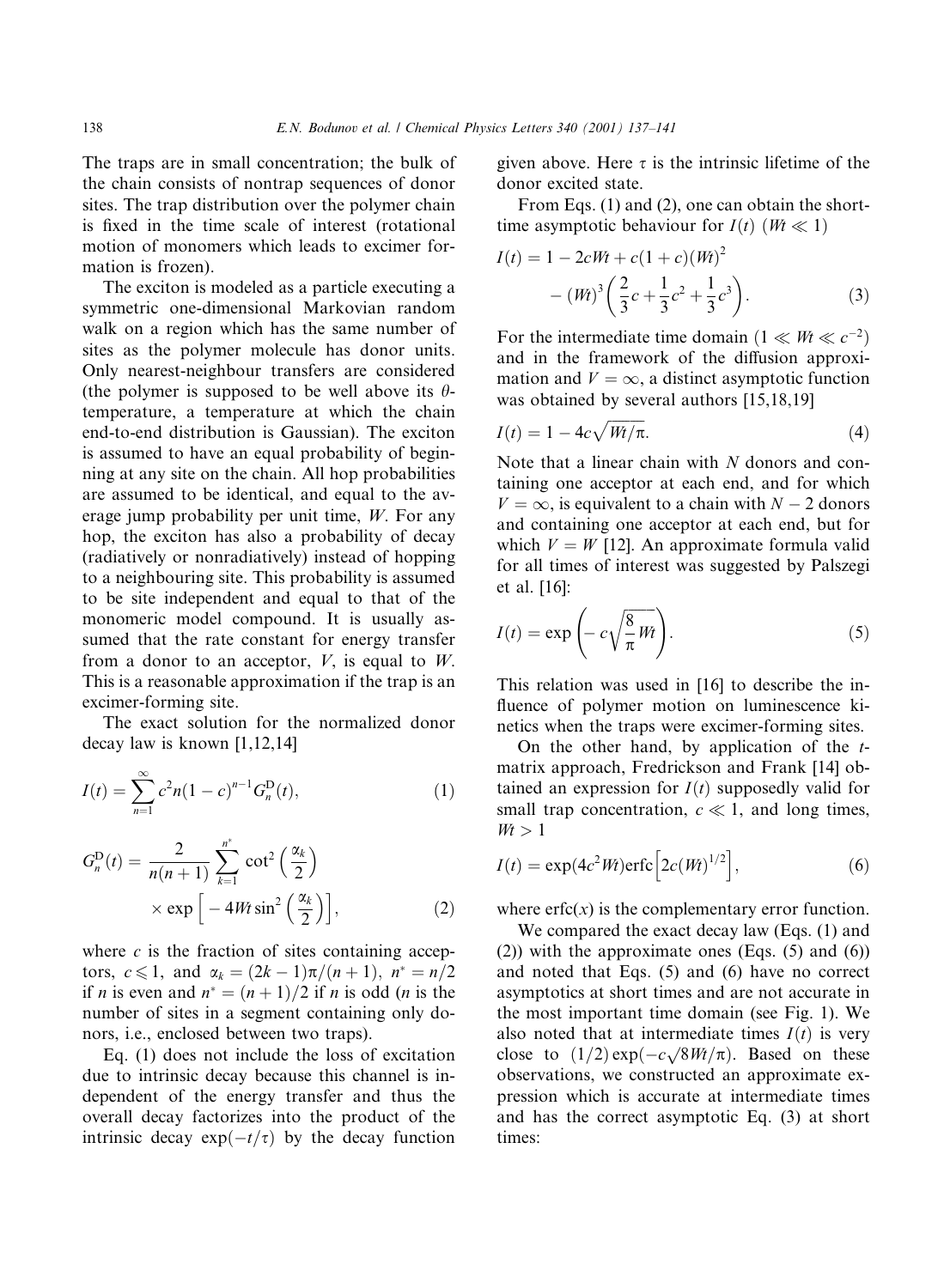

Fig. 1. Comparison of the exact expression for the donor decay kinetics in the static regime, Eq.  $(1)$ , with the approximate ones (Eqs.  $(5)$  and  $(6)$ ), and with the ad hoc one, Eq.  $(7)$ . It is seen that Eqs. (5) and (6) have no correct asymptotics at short times and are not accurate within the most interesting time domain.

$$
I(t) = \frac{1}{2} \left[ \exp\left(-c\sqrt{\frac{8}{\pi}Wt}\right) + \frac{1 + (5 + \sqrt{8/\pi})c\sqrt{Wt}}{1 + 4cWt/(1 + Wt/4)} \exp\left(-5c\sqrt{Wt}\right) \right].
$$
\n(7)

The first term of this expression is just one-half of Eq.  $(5)$ , a good approximation for relatively long times, where the second term is negligible. The second term corrects the short-time inaccuracy of the first term. The exponential of the second term and the respective pre-exponential factor are chosen so that for the short-time domain ( $Wt \ll 1$ ) the correct asymptotic form, Eq. (3), is recovered (up to the second power in time), the numerical value of the parameter in the exponential being chosen in order to give a good fit to the exact curve. As one can see from Fig. 1 this relation is satisfactory for all times of interest (for  $I(t) > 0.001$ ). Eq. (7) will be used in Section 4 in the study of the effect of polymer chain motion when traps are excimerforming sites.

For donor-donor excited-state transport, the fundamental quantity of theoretical and experimental interest is  $G<sup>s</sup>(t)$ , the ensemble-average probability that an originally excited chromophore is excited at time t.  $G<sup>s</sup>(t)$  contains contributions from excitations that never leave the originally excited chromophore and from excitations that return to the initially excited chromophore after one or more transfer events. As before,  $G<sup>s</sup>(t)$  does not contain the loss of excitation due to the intrinsic decay.  $G<sup>s</sup>(t)$  is connected with time-resolved fluorescence depolarization data  $(r(t) = r_0 G<sup>s</sup>(t))$ where  $r(t)$  is the anisotropy of fluorescence and  $r_0$ is the anisotropy at the initial time  $[4,11,20]$ ). In the absence of traps,  $G<sup>s</sup>(t)$  is well known,

$$
Gs(t) = \exp(-2Wt)I0(2Wt),
$$
\n(8)

where  $I_0$  is the zero-order modified Bessel function.

#### 3. Inhomogeneous broadening

In the last years a special attention was paid to polymers containing donor and acceptor chromophores having inhomogeneous spectral broadening [2]. In such polymers one has to observe the influence of the excitation wavelength on luminescence kinetics under selective excitation, the role of temperature and of excitation pulse width. In this Letter, we try to answer the question: at which value of inhomogeneous spectral broadening width,  $\sigma$ , one can start to notice its influence?

For simplicity, we will consider that the normalized distribution of chromophores (donors) over transition energies,  $g_D(E)$ , has Gaussian shape and its maximum is situated at the transition energies  $E_D$ ,

$$
g_{\rm D}(E) = \frac{1}{\sqrt{2\pi}\sigma} \exp\left[-\frac{(E_{\rm D} - E)^2}{2\sigma^2}\right].
$$
 (9)

The rate of energy transfer,  $W_{i\rightarrow i}$ , between two nearest-neighbour chromophores (from  $i$  to  $j$ ) depends now on their transition energy,  $E_i$  and  $E_i$ , has to obey Boltzmann-type balance equation  $(W_{i\rightarrow j}/W_{j\rightarrow i} = \exp[-(E_i - E_i)/kT]),$  and can be written as

$$
W_{i\to j} = W_0 \exp\left(-\frac{E_j - E_i}{2kT}\right)
$$
  
=  $W_0 \exp\left(-\frac{E_j - E_i}{\sigma} \frac{\sigma}{2kT}\right),$  (10)

where  $W_0$  is the rate of energy transfer between chromophores having the same transition energies,  $k$  is the Boltzmann constant, and  $T$  is the temperature.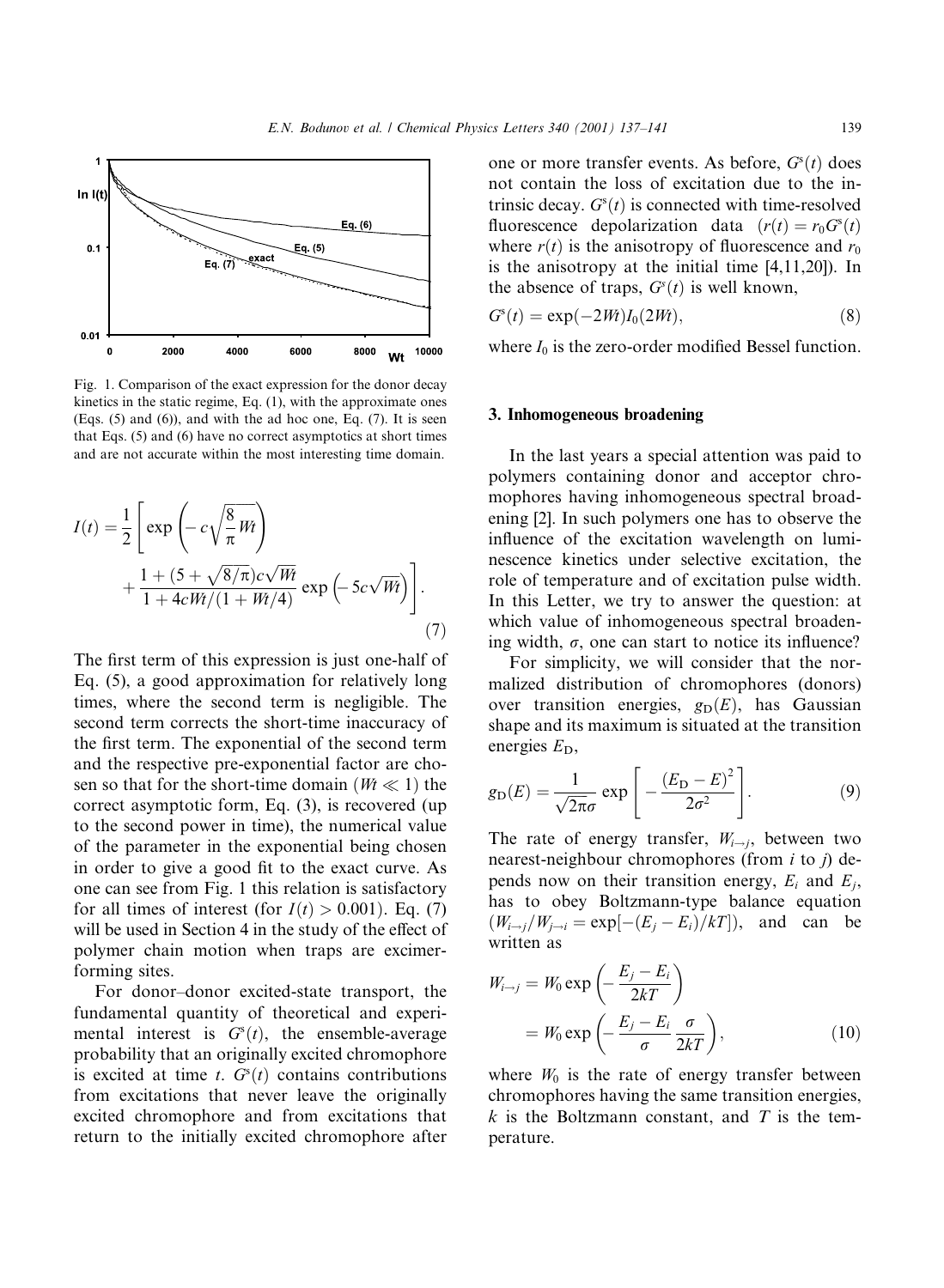Under these conditions, the survival probability  $G<sup>s</sup>(t)$  connected with time-resolved fluorescence depolarization data was calculated numerically using the Monte-Carlo method. For this purpose, a linear chain with 300 chromophores was used, and periodical boundary conditions applied. The results of calculations are shown in Fig. 2 for the case of nonselective (broadband) excitation of chromophores. One can see that when the importance of inhomogeneous broadening increases (i.e., when the ratio  $\sigma/kT$  increases) the probability  $G<sup>s</sup>(t)$  decreases faster at short times and slower at long times (see Eq.  $(8)$ ). These results were expected because one fraction of the molecules has  $W_{i\rightarrow i} > W_0$  and thus decays faster, while another fraction has  $W_{i\rightarrow i} < W_0$  and decays slower. Inhomogeneous broadening is significant whenever  $\sigma/kT \geqslant 1.$ 

#### 4. Influence of chain conformational motion

If a configuration of acceptors (excimer-forming sites) is stable during the lifetime of the chromophore then the kinetics of luminescence is described by Eq.  $(1)$  or Eq.  $(7)$ . It is now supposed that conformational transitions occur during the lifetime of the chromophore, and that these transitions are sudden and random both in time and in space along the chain. The overall structure of traps (excimer-forming sites) is thus dynamically changing, so that the initial configuration of the



Fig. 2. Effect of inhomogeneous broadening on the donor survival probability. The dimensionless parameter  $\sigma/kT$  is shown next to each curve.

system is forgotten after some time  $t$ . Introducing the mean time for conformational change,  $\tau_{\text{conf}}$ , and assuming a Poissonian process, the following integral equation for the donor decay,  $I_{\text{hon}}(t)$ , was obtained  $[16,17]$ :

$$
I_{\rm hop}(t) = I(t) \exp(-t/\tau_{\rm conf}) + \frac{1}{\tau_{\rm conf}} \int_0^t I(t_1)
$$
  
 
$$
\times \exp(-t_1/\tau_{\rm conf}) I_{\rm hop}(t-t_1) dt_1, \qquad (11)
$$

 $\overline{a}$ 

where  $I(t)$  is the luminescence intensity in the absence of conformational change described by Eq.  $(1)$  or  $(7)$ . This equation was solved numerically [16] using the approximate equation (5) for  $I(t)$ instead of the exact result, Eqs. (1) and (2). Correct solutions of Eq.  $(11)$  are shown in Fig. 3 (we used Eq. (7) for  $I(t)$  with  $W\tau = 50$ ,  $c = 0.02$ ). From our results it is concluded that polymer conformational change is important for  $\tau_{conf}/\tau$  < 10 (for a given concentration of traps).

Note that when  $\tau_{\text{conf}}$  decreases, the kinetics becomes exponential,  $I_{\text{hop}}(t) \sim \exp(-kt)$ , where k is the rate constant, which can be obtained from the equation

$$
k = \left(1 - \frac{1}{\tau_{\text{conf}}} \int_0^\infty I(t) \exp(-t/\tau_{\text{conf}}) dt\right)
$$

$$
\int_0^\infty I(t) \exp(-t/\tau_{\text{conf}}) dt \qquad (12)
$$



Fig. 3. Effect of chain conformational motion on the donor survival probability, numerically computed using Eqs. (7) and (11), with  $W\tau = 50$  and  $c = 0.02$ . The dimensionless parameter  $\tau_{\text{conf}}/\tau$  is shown next to each curve.